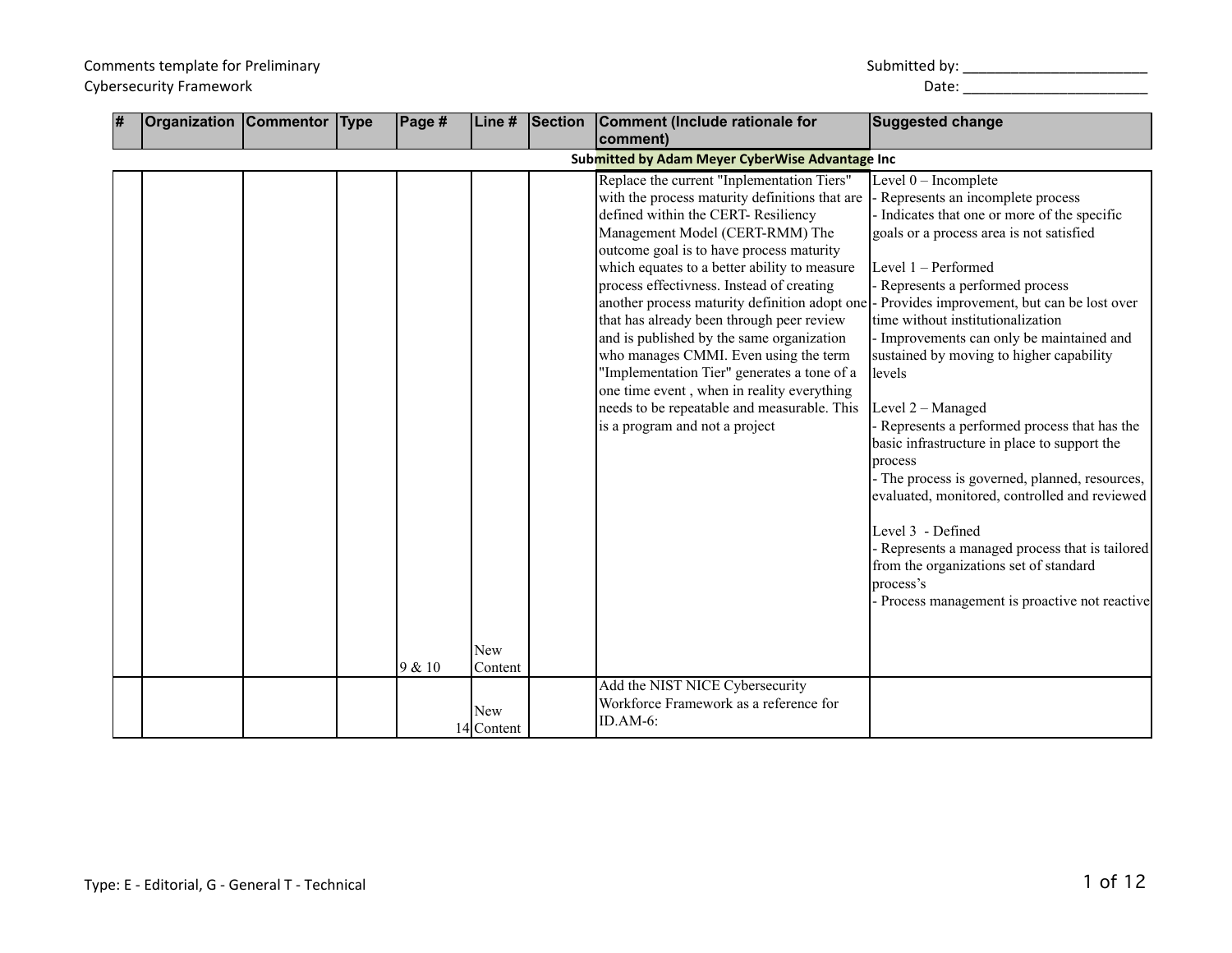| Comments template for Preliminary | Submitted by: |
|-----------------------------------|---------------|
| <b>Cybersecurity Framework</b>    | Date          |

| Submitted by: |  |  |
|---------------|--|--|
|---------------|--|--|

|  |  |            | We are vulnerable because we deploy           | Reference could include                    |
|--|--|------------|-----------------------------------------------|--------------------------------------------|
|  |  |            | vulnerable systems, Systems security          |                                            |
|  |  |            | Engineering best practices should be          | 1. The Information Assurance Technical     |
|  |  |            | included so that organizations deploy new     | l Framework                                |
|  |  |            | capabilities with the following philosophies: | 2. Systems Security Engineering Capability |
|  |  |            |                                               | Maturity Model                             |
|  |  |            | • Privacy by Design                           | 3.MIL-HDBK-1785 SSE Program                |
|  |  |            | • Security baked in rather than bolted on     | Management Requirements (Dated but Valid)  |
|  |  |            | Secure Application Development                | 4. Trusted Computing Group Standards       |
|  |  |            | At a minimum a SSE/Deploy a secure            | 5. OWASP Secure Web Application            |
|  |  |            | system control should be added to augment     | Framework                                  |
|  |  | New        | the current generic SDLC control              |                                            |
|  |  | 19 Content |                                               |                                            |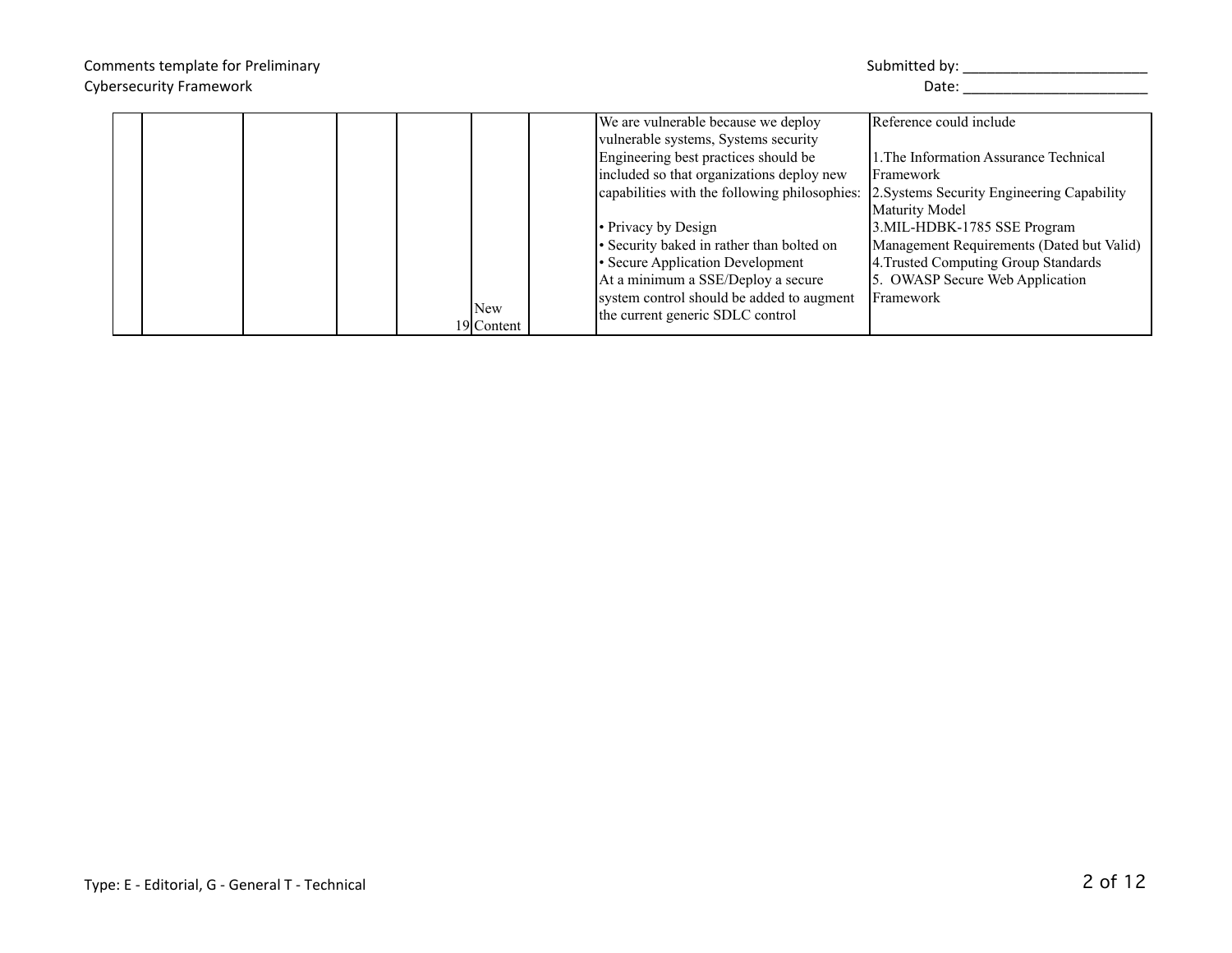### Comments template for Preliminary North Comments template for Preliminary Submitted by: \_\_\_\_\_\_\_\_\_\_\_\_\_\_\_\_\_\_\_\_\_\_\_\_\_\_\_\_\_ Cybersecurity Framework and the control of the control of the control of the control of the control of the control of the control of the control of the control of the control of the control of the control of the control of

|  |  |            | Within the Asset Management (AM) a               |  |
|--|--|------------|--------------------------------------------------|--|
|  |  |            | specific Data and Information Governance         |  |
|  |  |            | control should exist. More and more it is        |  |
|  |  |            | being more commonly accepted that we need        |  |
|  |  |            | just as much effort placed into the "Protect     |  |
|  |  |            | the Data" rather than just the endpoints. This   |  |
|  |  |            | is a rather large challenge if you don't know    |  |
|  |  |            | what data is being used where, by whom, for      |  |
|  |  |            | what purpose and for what value. If an           |  |
|  |  |            | organization does not promote data &             |  |
|  |  |            | information governance then they are forced      |  |
|  |  |            | to protect everything at a higher cost both in   |  |
|  |  |            | cash as well as increased liabilities. Gartner   |  |
|  |  |            | has a well written definition : information      |  |
|  |  |            | governance as the specification of decision      |  |
|  |  |            | rights and an accountability framework to        |  |
|  |  |            | ensure appropriate behavior in the valuation,    |  |
|  |  |            | creation, storage, use, archiving and deletion   |  |
|  |  |            | of information. It includes the processes,       |  |
|  |  |            | roles and policies, standards and metrics that   |  |
|  |  |            | ensure the effective and efficient use of        |  |
|  |  |            | information in enabling an organization to       |  |
|  |  |            | achieve its goals.                               |  |
|  |  |            |                                                  |  |
|  |  |            | The best way to protect data is to get rid of it |  |
|  |  |            | and you can't do that unless the organization    |  |
|  |  |            | knows the answers to the above definition.       |  |
|  |  |            | Lastly having robust Data & information          |  |
|  |  |            | Governance helps organizations better            |  |
|  |  |            | understand "What Normal Looks Like" a            |  |
|  |  |            | core principle for continuous monitoring         |  |
|  |  |            |                                                  |  |
|  |  | New        |                                                  |  |
|  |  | 13 Content |                                                  |  |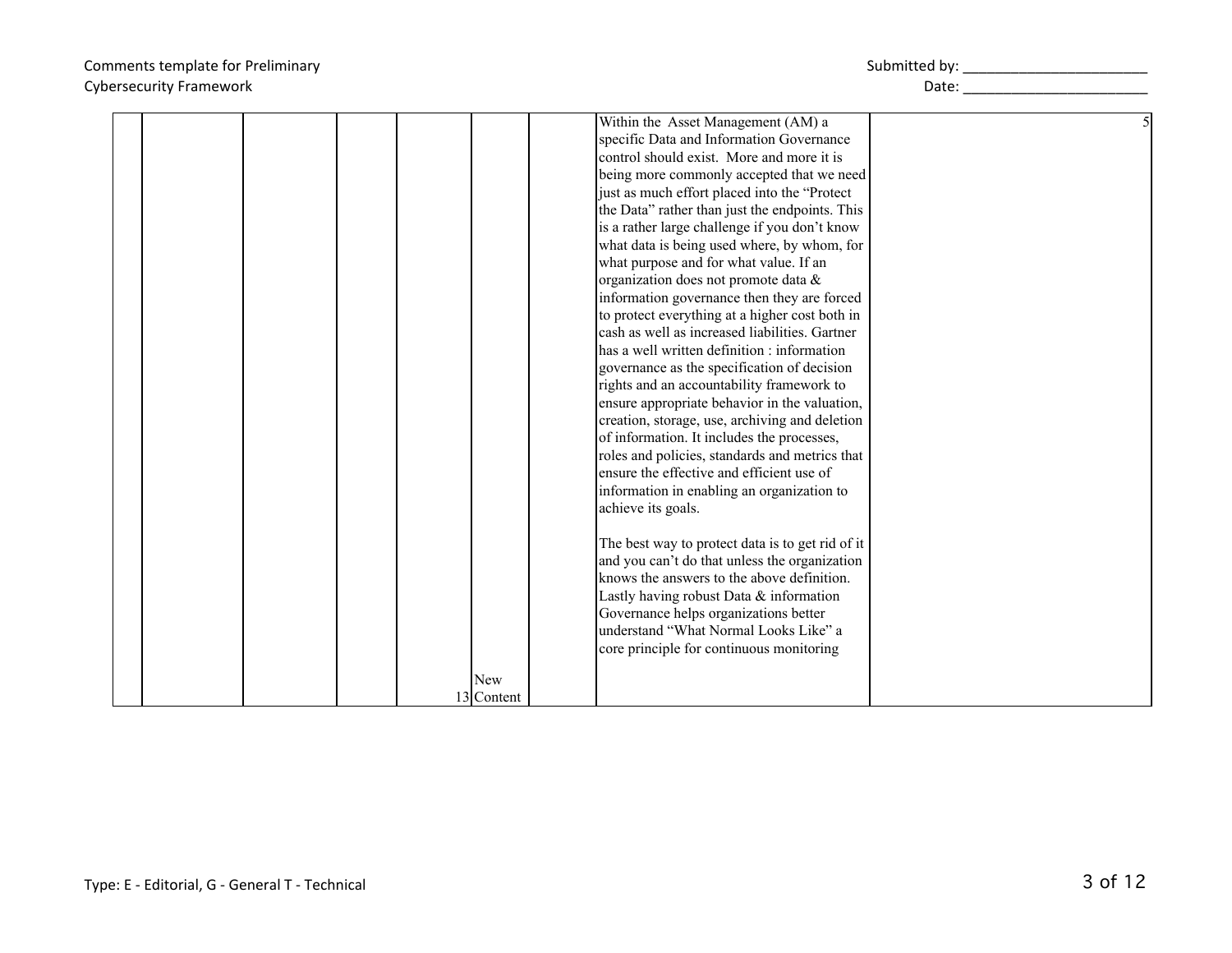# Type: E - Editorial, G - General T - Technical

| Comments template for Preliminary | Submitted by: |
|-----------------------------------|---------------|
| <b>Cybersecurity Framework</b>    | Date          |

| Submitted by: |  |
|---------------|--|
|               |  |
|               |  |

|  |  |               | Within the Maintenance (MA) control           |
|--|--|---------------|-----------------------------------------------|
|  |  |               | family, a sustainability and supportability   |
|  |  |               | control should be included. This control need |
|  |  |               | to ensure that systems in operation are       |
|  |  |               | operating vendor supported applications and   |
|  |  |               | that "Tech Refresh" planning is conducted     |
|  |  |               | based on vendor life cycle milestones for     |
|  |  |               | their given products. Additionally it should  |
|  |  |               | be called out that an third party service     |
|  |  |               | providers i.e. cloud providers, outsourced    |
|  |  |               | developers etc have sustainability and        |
|  |  |               | supportability outlined within their service  |
|  |  |               | agreements. (also maps to supply chain risk)  |
|  |  | <b>New</b>    |                                               |
|  |  | $21$  Content |                                               |
|  |  |               | RS.PL-1 As breaches move through litigation   |
|  |  |               | there is a continuing need to have both an    |
|  |  |               | Incident Response Plan and a Breach           |
|  |  |               | Response Plan, with the Incident Response     |
|  |  |               | plan being more technical in nature generally |
|  |  |               | used by IT Departments and a Breach           |
|  |  |               | Response Plan being a plan drafted for the    |
|  |  |               | organization as a whole and generally         |
|  |  |               | contains pre-planning activities such as data |
|  |  |               | minimization, Data loss prevention and        |
|  |  |               | establishing vendor and law enforcement       |
|  |  |               | relationships. The Online Trust Alliance      |
|  |  | New           | provides a superb guide                       |
|  |  | 24 Content    |                                               |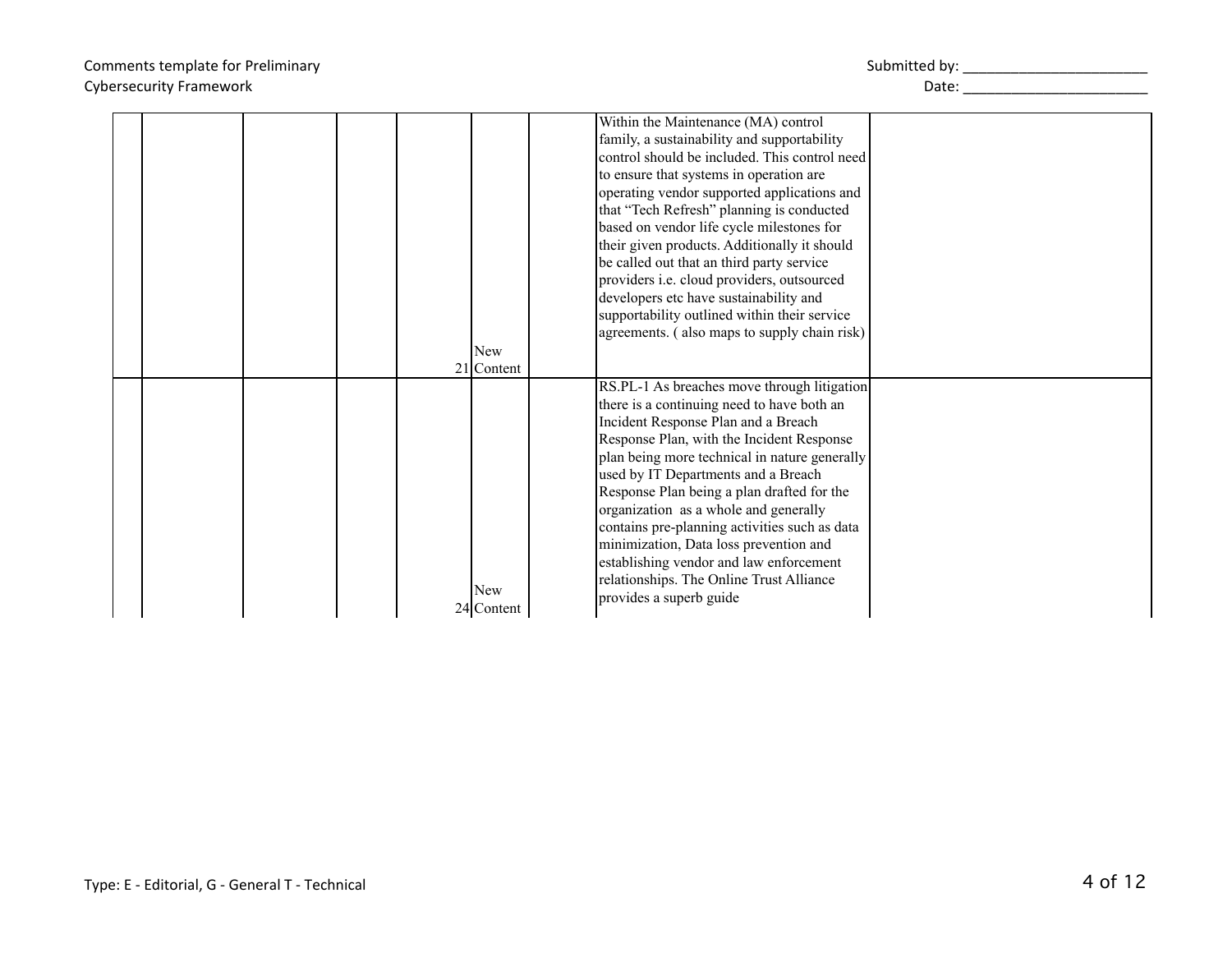### Comments template for Preliminary North Comments template for Preliminary Submitted by: \_\_\_\_\_\_\_\_\_\_\_\_\_\_\_\_\_\_\_\_\_\_\_\_\_\_\_\_\_ Cybersecurity Framework and the control of the control of the control of the control of the control of the control of the control of the control of the control of the control of the control of the control of the control of

| Impact & Priority Codes that are also<br>cumulative in nature should be added to the<br>framework controls to assist in helping<br>organizations define their own roadmap since<br>may organizations are in different states of<br>cyber security posture. For example you<br>can't realistically conduct a risk assessment<br>until you understand your operating<br>environment which alludes to an<br>organization needing to complete certain<br>Asset management control first. Therefore<br>those supporting controls should be assigned<br>a high priority code because there is a<br>dependency on the information it produces.<br>Secondly impact codes should also be used<br>based on the level of Resilience that the<br>control produces when implemented. This<br>would be a much simpler model to give<br>consumers of the frameworks some bread<br>and butter guidance that is easier to digest<br>then what the DOD has done in the past with<br>mission assurance category (MAC) and<br>confidentiality level (CL) codes or NIST's<br>CIA Control Overlays. The more Bread &<br>Butter" the framework is the more<br>organizations are likely to adopt it, as well as<br>how best to answer the questions of "How do<br>I get there from Here?" and "what does<br>"Good" look like?"<br>An example may look like:<br><b>New</b><br>Content |  |  |  |  |  |
|--------------------------------------------------------------------------------------------------------------------------------------------------------------------------------------------------------------------------------------------------------------------------------------------------------------------------------------------------------------------------------------------------------------------------------------------------------------------------------------------------------------------------------------------------------------------------------------------------------------------------------------------------------------------------------------------------------------------------------------------------------------------------------------------------------------------------------------------------------------------------------------------------------------------------------------------------------------------------------------------------------------------------------------------------------------------------------------------------------------------------------------------------------------------------------------------------------------------------------------------------------------------------------------------------------------------------------------------------------------|--|--|--|--|--|
|                                                                                                                                                                                                                                                                                                                                                                                                                                                                                                                                                                                                                                                                                                                                                                                                                                                                                                                                                                                                                                                                                                                                                                                                                                                                                                                                                              |  |  |  |  |  |
|                                                                                                                                                                                                                                                                                                                                                                                                                                                                                                                                                                                                                                                                                                                                                                                                                                                                                                                                                                                                                                                                                                                                                                                                                                                                                                                                                              |  |  |  |  |  |
|                                                                                                                                                                                                                                                                                                                                                                                                                                                                                                                                                                                                                                                                                                                                                                                                                                                                                                                                                                                                                                                                                                                                                                                                                                                                                                                                                              |  |  |  |  |  |
|                                                                                                                                                                                                                                                                                                                                                                                                                                                                                                                                                                                                                                                                                                                                                                                                                                                                                                                                                                                                                                                                                                                                                                                                                                                                                                                                                              |  |  |  |  |  |
|                                                                                                                                                                                                                                                                                                                                                                                                                                                                                                                                                                                                                                                                                                                                                                                                                                                                                                                                                                                                                                                                                                                                                                                                                                                                                                                                                              |  |  |  |  |  |
|                                                                                                                                                                                                                                                                                                                                                                                                                                                                                                                                                                                                                                                                                                                                                                                                                                                                                                                                                                                                                                                                                                                                                                                                                                                                                                                                                              |  |  |  |  |  |
|                                                                                                                                                                                                                                                                                                                                                                                                                                                                                                                                                                                                                                                                                                                                                                                                                                                                                                                                                                                                                                                                                                                                                                                                                                                                                                                                                              |  |  |  |  |  |
|                                                                                                                                                                                                                                                                                                                                                                                                                                                                                                                                                                                                                                                                                                                                                                                                                                                                                                                                                                                                                                                                                                                                                                                                                                                                                                                                                              |  |  |  |  |  |
|                                                                                                                                                                                                                                                                                                                                                                                                                                                                                                                                                                                                                                                                                                                                                                                                                                                                                                                                                                                                                                                                                                                                                                                                                                                                                                                                                              |  |  |  |  |  |
|                                                                                                                                                                                                                                                                                                                                                                                                                                                                                                                                                                                                                                                                                                                                                                                                                                                                                                                                                                                                                                                                                                                                                                                                                                                                                                                                                              |  |  |  |  |  |
|                                                                                                                                                                                                                                                                                                                                                                                                                                                                                                                                                                                                                                                                                                                                                                                                                                                                                                                                                                                                                                                                                                                                                                                                                                                                                                                                                              |  |  |  |  |  |
|                                                                                                                                                                                                                                                                                                                                                                                                                                                                                                                                                                                                                                                                                                                                                                                                                                                                                                                                                                                                                                                                                                                                                                                                                                                                                                                                                              |  |  |  |  |  |
|                                                                                                                                                                                                                                                                                                                                                                                                                                                                                                                                                                                                                                                                                                                                                                                                                                                                                                                                                                                                                                                                                                                                                                                                                                                                                                                                                              |  |  |  |  |  |
|                                                                                                                                                                                                                                                                                                                                                                                                                                                                                                                                                                                                                                                                                                                                                                                                                                                                                                                                                                                                                                                                                                                                                                                                                                                                                                                                                              |  |  |  |  |  |
|                                                                                                                                                                                                                                                                                                                                                                                                                                                                                                                                                                                                                                                                                                                                                                                                                                                                                                                                                                                                                                                                                                                                                                                                                                                                                                                                                              |  |  |  |  |  |
|                                                                                                                                                                                                                                                                                                                                                                                                                                                                                                                                                                                                                                                                                                                                                                                                                                                                                                                                                                                                                                                                                                                                                                                                                                                                                                                                                              |  |  |  |  |  |
|                                                                                                                                                                                                                                                                                                                                                                                                                                                                                                                                                                                                                                                                                                                                                                                                                                                                                                                                                                                                                                                                                                                                                                                                                                                                                                                                                              |  |  |  |  |  |
|                                                                                                                                                                                                                                                                                                                                                                                                                                                                                                                                                                                                                                                                                                                                                                                                                                                                                                                                                                                                                                                                                                                                                                                                                                                                                                                                                              |  |  |  |  |  |
|                                                                                                                                                                                                                                                                                                                                                                                                                                                                                                                                                                                                                                                                                                                                                                                                                                                                                                                                                                                                                                                                                                                                                                                                                                                                                                                                                              |  |  |  |  |  |
|                                                                                                                                                                                                                                                                                                                                                                                                                                                                                                                                                                                                                                                                                                                                                                                                                                                                                                                                                                                                                                                                                                                                                                                                                                                                                                                                                              |  |  |  |  |  |
|                                                                                                                                                                                                                                                                                                                                                                                                                                                                                                                                                                                                                                                                                                                                                                                                                                                                                                                                                                                                                                                                                                                                                                                                                                                                                                                                                              |  |  |  |  |  |
|                                                                                                                                                                                                                                                                                                                                                                                                                                                                                                                                                                                                                                                                                                                                                                                                                                                                                                                                                                                                                                                                                                                                                                                                                                                                                                                                                              |  |  |  |  |  |
|                                                                                                                                                                                                                                                                                                                                                                                                                                                                                                                                                                                                                                                                                                                                                                                                                                                                                                                                                                                                                                                                                                                                                                                                                                                                                                                                                              |  |  |  |  |  |
|                                                                                                                                                                                                                                                                                                                                                                                                                                                                                                                                                                                                                                                                                                                                                                                                                                                                                                                                                                                                                                                                                                                                                                                                                                                                                                                                                              |  |  |  |  |  |
|                                                                                                                                                                                                                                                                                                                                                                                                                                                                                                                                                                                                                                                                                                                                                                                                                                                                                                                                                                                                                                                                                                                                                                                                                                                                                                                                                              |  |  |  |  |  |
|                                                                                                                                                                                                                                                                                                                                                                                                                                                                                                                                                                                                                                                                                                                                                                                                                                                                                                                                                                                                                                                                                                                                                                                                                                                                                                                                                              |  |  |  |  |  |
|                                                                                                                                                                                                                                                                                                                                                                                                                                                                                                                                                                                                                                                                                                                                                                                                                                                                                                                                                                                                                                                                                                                                                                                                                                                                                                                                                              |  |  |  |  |  |
|                                                                                                                                                                                                                                                                                                                                                                                                                                                                                                                                                                                                                                                                                                                                                                                                                                                                                                                                                                                                                                                                                                                                                                                                                                                                                                                                                              |  |  |  |  |  |
|                                                                                                                                                                                                                                                                                                                                                                                                                                                                                                                                                                                                                                                                                                                                                                                                                                                                                                                                                                                                                                                                                                                                                                                                                                                                                                                                                              |  |  |  |  |  |
|                                                                                                                                                                                                                                                                                                                                                                                                                                                                                                                                                                                                                                                                                                                                                                                                                                                                                                                                                                                                                                                                                                                                                                                                                                                                                                                                                              |  |  |  |  |  |
|                                                                                                                                                                                                                                                                                                                                                                                                                                                                                                                                                                                                                                                                                                                                                                                                                                                                                                                                                                                                                                                                                                                                                                                                                                                                                                                                                              |  |  |  |  |  |
|                                                                                                                                                                                                                                                                                                                                                                                                                                                                                                                                                                                                                                                                                                                                                                                                                                                                                                                                                                                                                                                                                                                                                                                                                                                                                                                                                              |  |  |  |  |  |
|                                                                                                                                                                                                                                                                                                                                                                                                                                                                                                                                                                                                                                                                                                                                                                                                                                                                                                                                                                                                                                                                                                                                                                                                                                                                                                                                                              |  |  |  |  |  |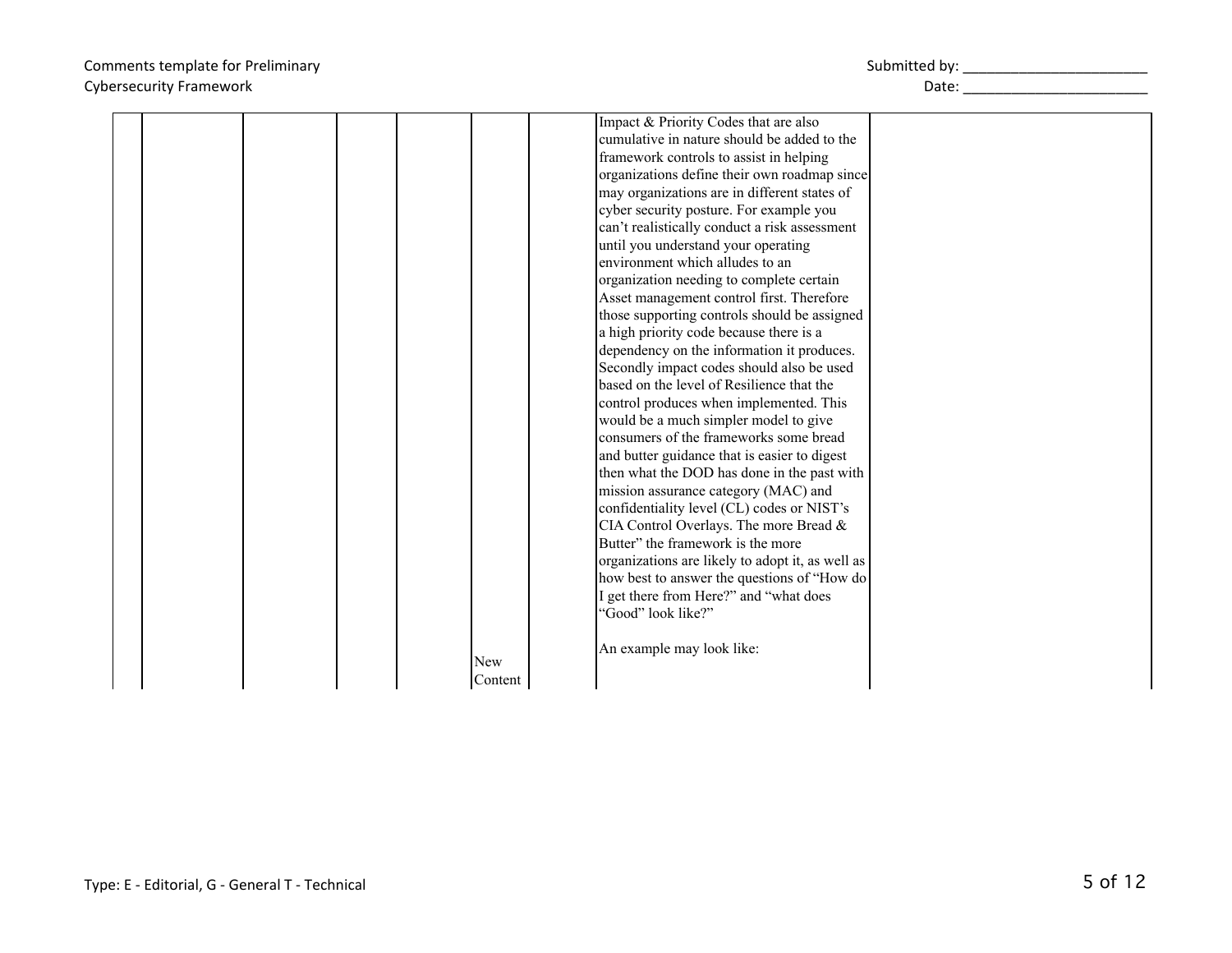### Comments template for Preliminary Cybersecurity Framework and the control of the control of the control of the control of the control of the control of the control of the control of the control of the control of the control of the control of the control of

|  | Submitted by |  |
|--|--------------|--|
|  |              |  |

|  |  |  |  |  | Priority High; Resiliency High<br>1. ID.AM-1<br>$2.$ ID.AM-2<br>$3. ID.AM-3$<br>$4.$ ID.AM-4<br>$5.$ ID.AM-5<br>6. RS.AN-1<br>Priority High; Resiliency Medium<br>1. ID.RA-1<br>$2. ID.RA-3$<br>$3. ID.RA-4$<br>$4. ID.RA-5$<br>$5. PR/IP-9$<br>$6. PR.PT-3$<br>And so on the goal is to make it easy<br>to digest and when in organization is in<br>doubt, run down the list and execute. |
|--|--|--|--|--|--------------------------------------------------------------------------------------------------------------------------------------------------------------------------------------------------------------------------------------------------------------------------------------------------------------------------------------------------------------------------------------------|
|--|--|--|--|--|--------------------------------------------------------------------------------------------------------------------------------------------------------------------------------------------------------------------------------------------------------------------------------------------------------------------------------------------------------------------------------------------|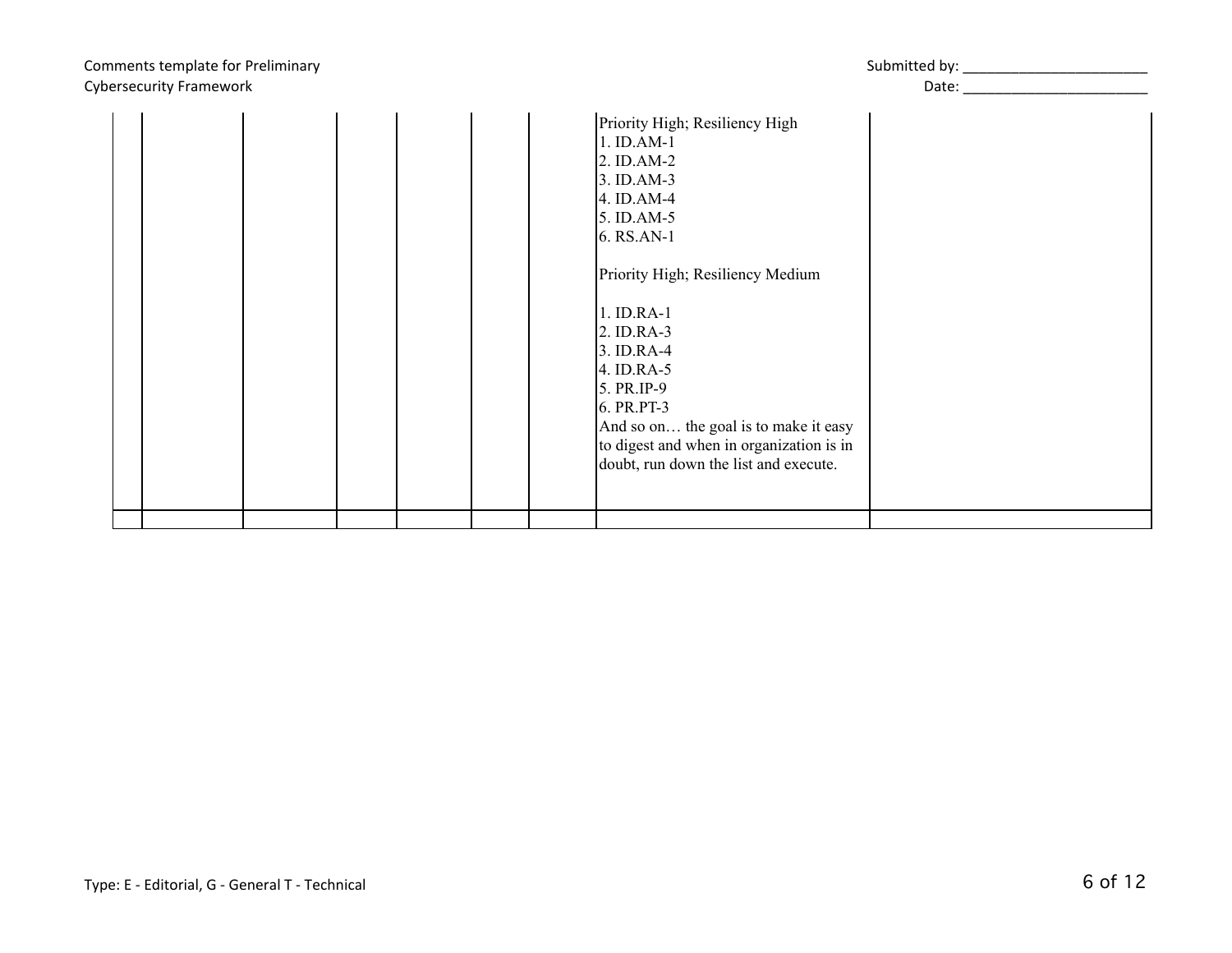Comments template for Preliminary Submitted by: \_\_\_\_\_\_\_\_\_\_\_\_\_\_\_\_\_\_\_\_\_\_\_

| Submitted by: |  |
|---------------|--|
| Date:         |  |

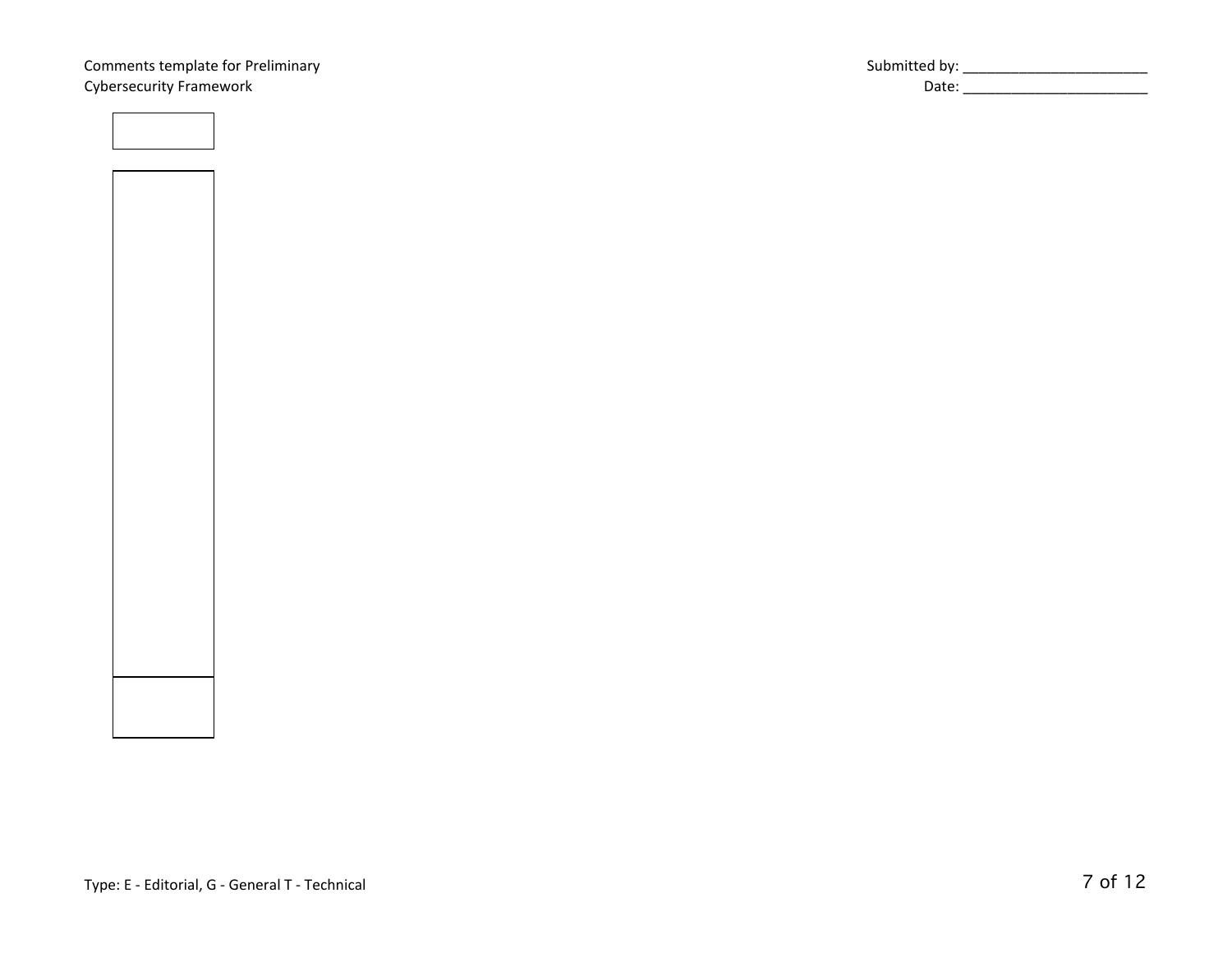Cybersecurity Framework and the control of the control of the control of the control of the control of the control of the control of the control of the control of the control of the control of the control of the control of

Comments template for Preliminary North Comments template for Preliminary Submitted by: \_\_\_\_\_\_\_\_\_\_\_\_\_\_\_\_\_\_\_\_\_\_\_\_\_\_\_\_\_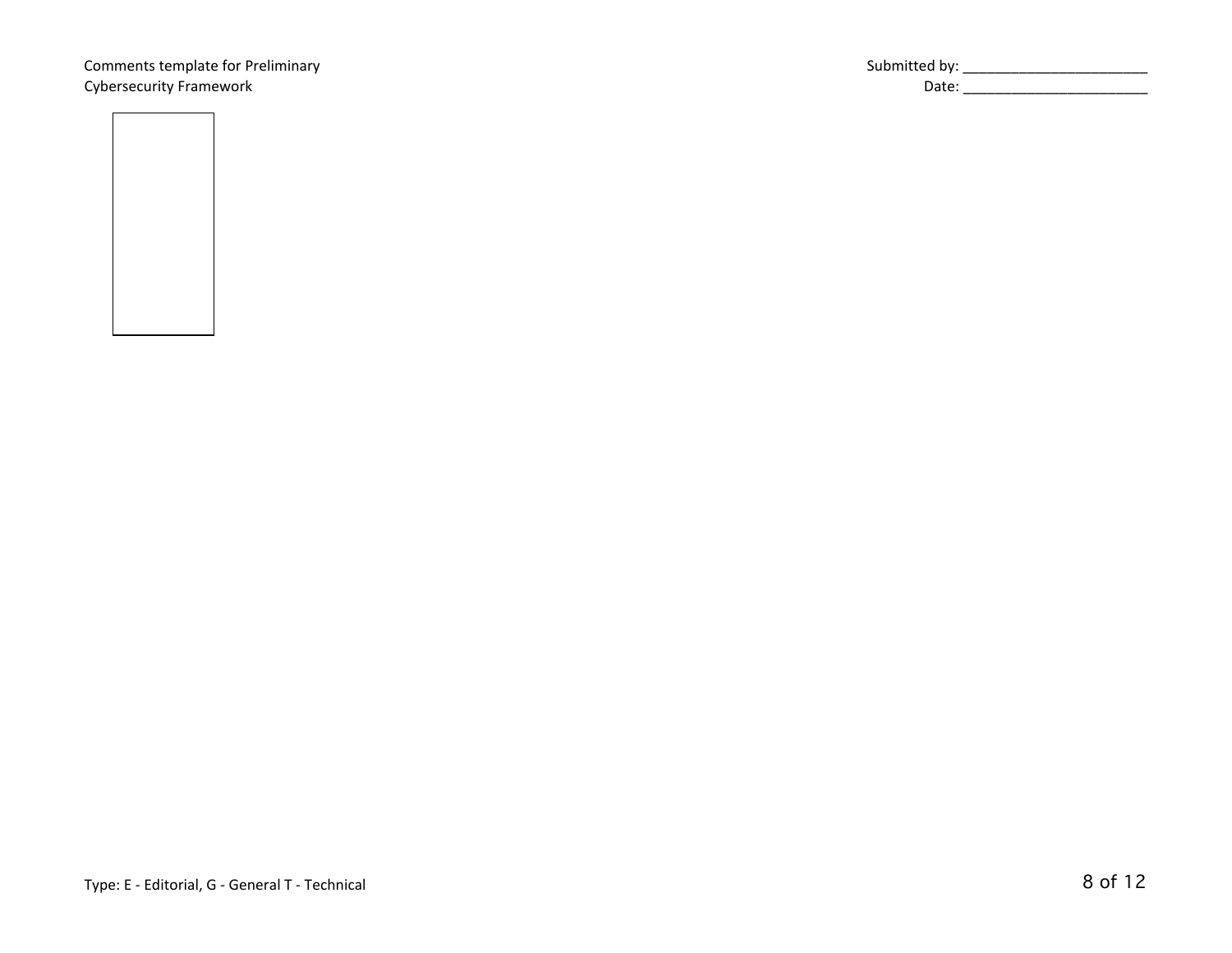Comments template for Preliminary Submitted by: \_\_\_\_\_\_\_\_\_\_\_\_\_\_\_\_\_\_\_\_\_\_\_

| Submitted by: |  |
|---------------|--|
| Date:         |  |

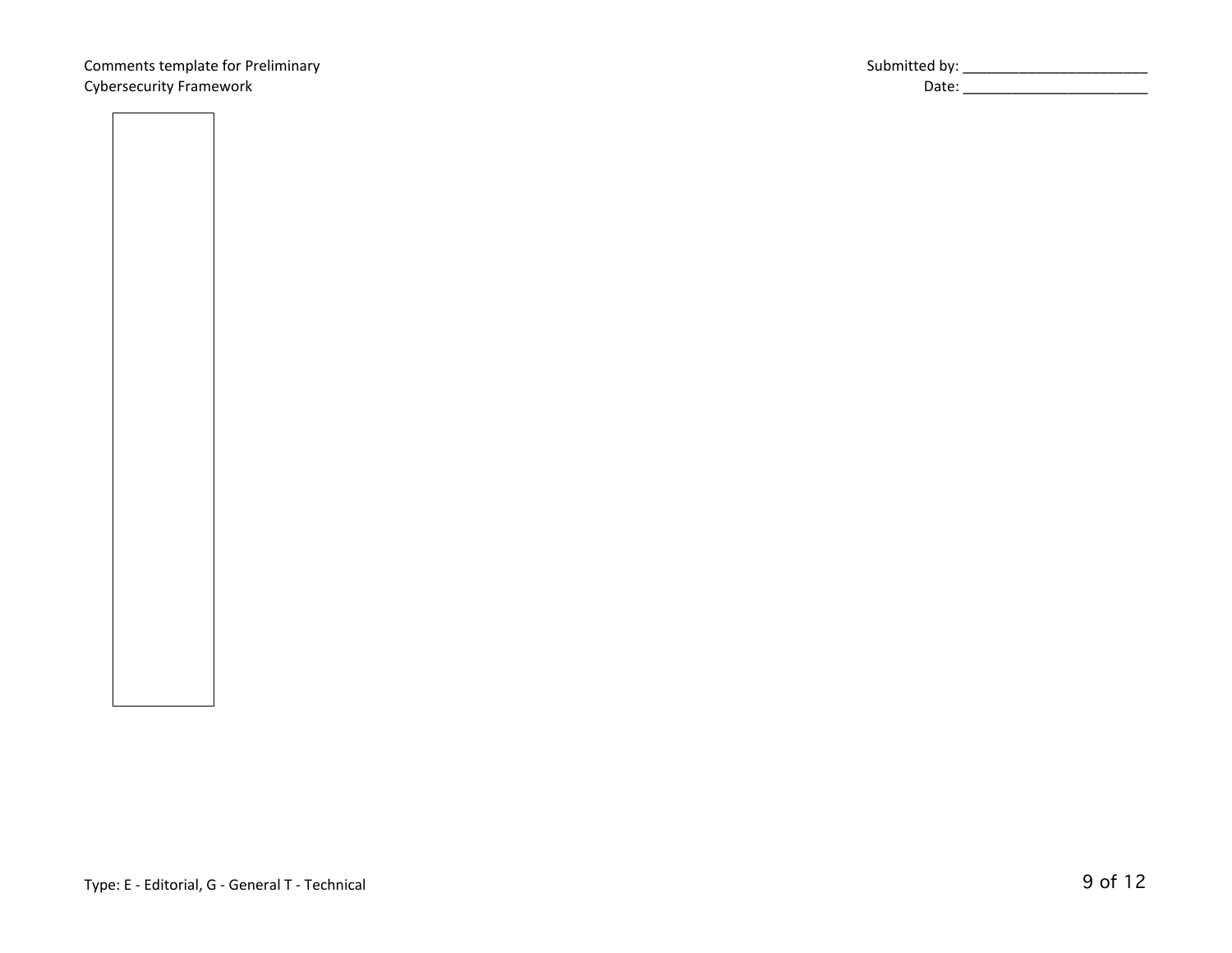Comments template for Preliminary Submitted by: \_\_\_\_\_\_\_\_\_\_\_\_\_\_\_\_\_\_\_\_\_\_\_

| Submitted by: |  |
|---------------|--|
| Date:         |  |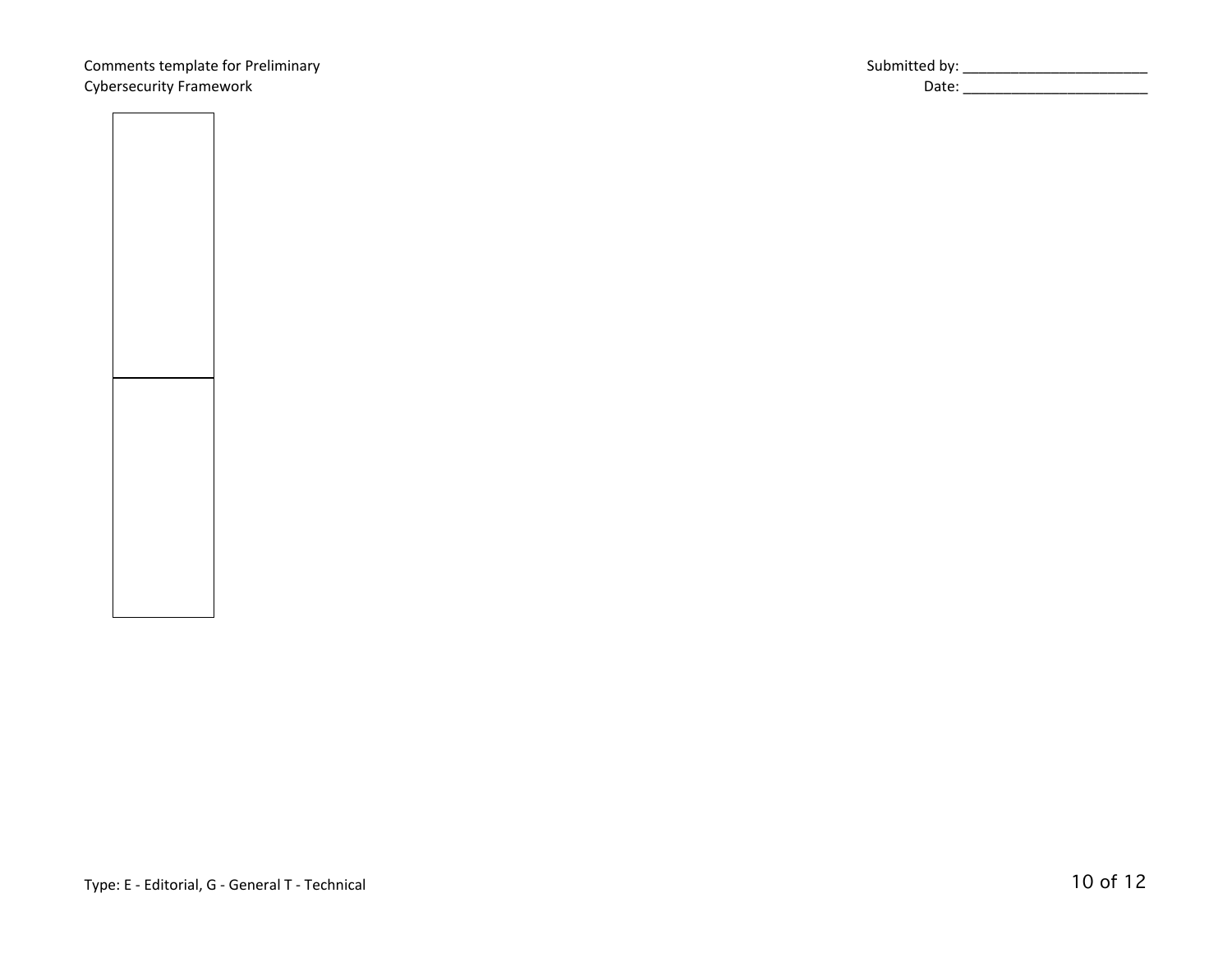Cybersecurity Framework **Example 20** and the contract of the Date: <u>Date:</u> 20 and Date:

| Comments template for Preliminary | submitted<br>. bv |
|-----------------------------------|-------------------|
|                                   |                   |